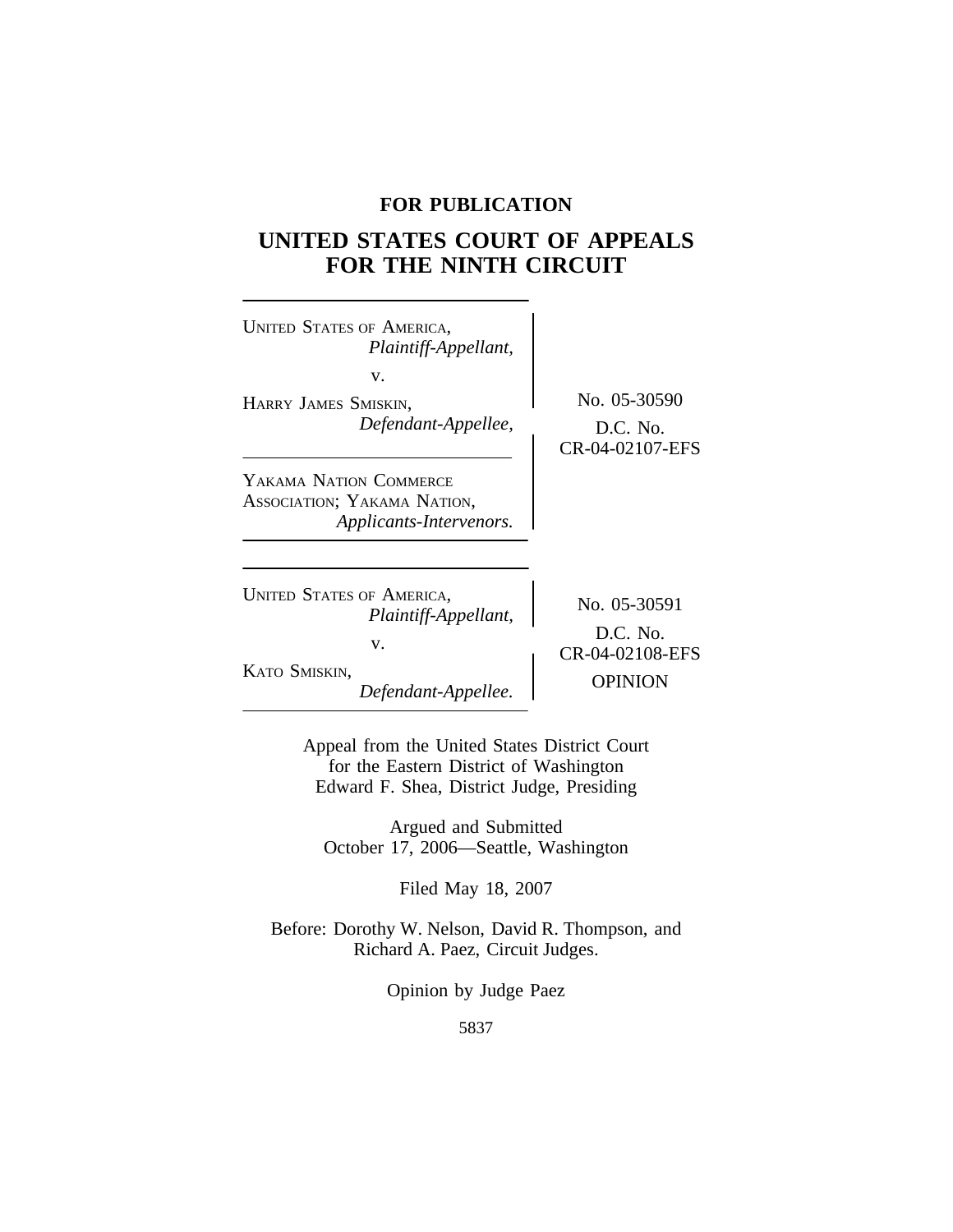## **COUNSEL**

James A. McDevitt, United States Attorney, and Jane Kirk, Assistant United States Attorney, Yakima, Washington, for the plaintiff-appellant.

Rebecca L. Pennell, Federal Defenders of Eastern Washington and Idaho, Yakima, Washington, for defendant-appellee Kato Smiskin.

Russell Mazzola, Mazzola Law Office, Yakima, Washington, for defendant-appellee Harry James Smiskin.

Sharon I. Haensly, Debora Juarez, Gabriel S. Galanda, and Daniel W. Ferm, Williams, Kastner & Gibbs PLLC, Seattle, Washington, for amicus The Yakama Nation.

Jack W. Fiander, Towtnuk Law Offices, Ltd., Sacred Ground Legal Services, Inc., Yakima, Washington, for amicus Yakama Nation Commerce Association.

## **OPINION**

PAEZ, Circuit Judge:

The Right to Travel provision of the Yakama Treaty of 1855 secures to Yakama tribal members the right to travel upon the public highways.**<sup>1</sup>** Applying this treaty provision, the

**<sup>1</sup>**Article III of the Treaty provides in relevant part:

*And provided*, That, if necessary for the public convenience, roads may be run through the said reservation; and on the other hand, the right of way, with free access from the same to the nearest public highway, is secured to them; as also *the right, in common with citizens of the United States, to travel upon all public highways*.

Treaty with the Yakamas, Art. III, 12 Stat. 951, 952-53 (1855) (second emphasis added).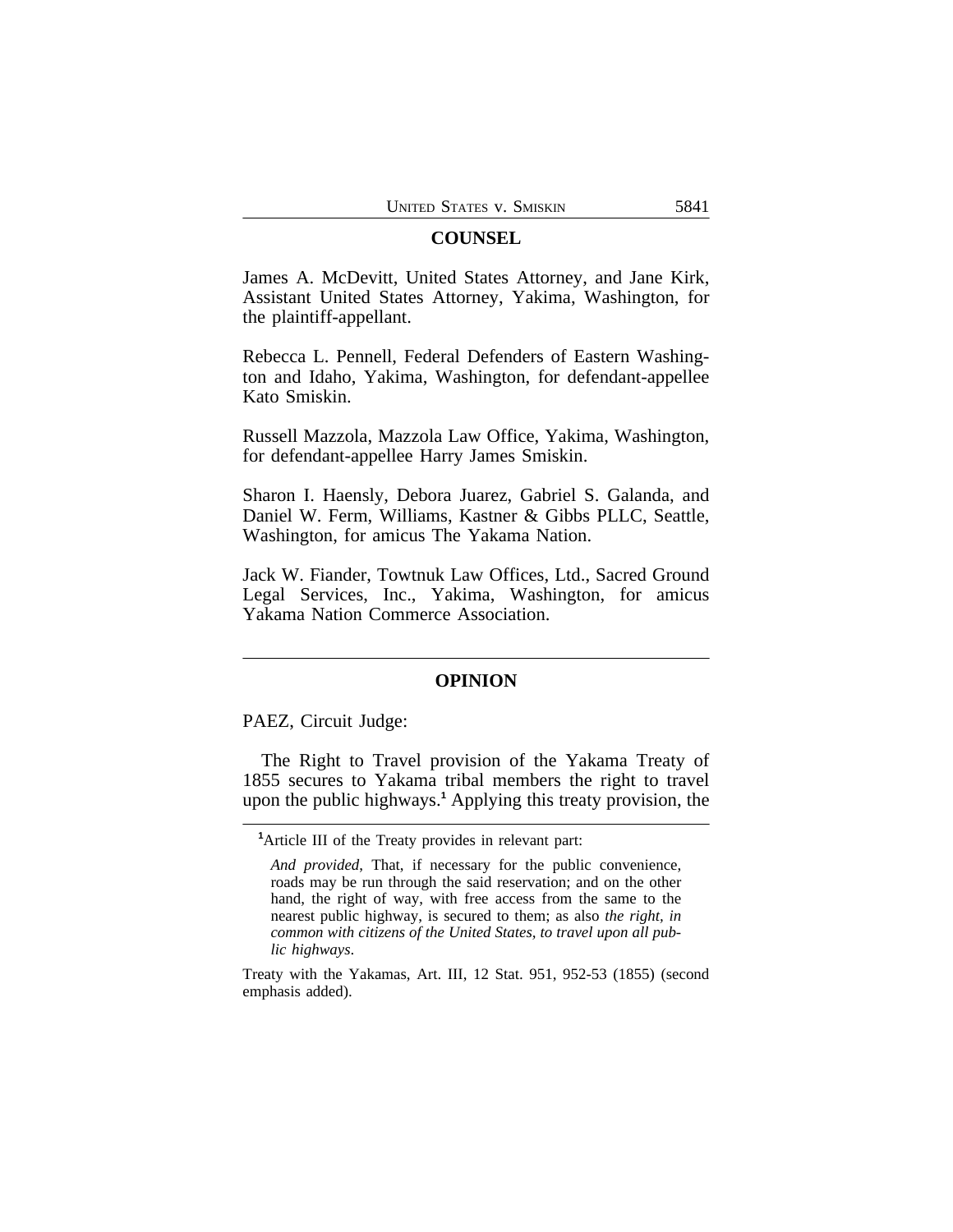district court dismissed the Government's indictment charging tribal members Kato and Harry Smiskin ("Smiskins") with violations of the federal Contraband Cigarette Trafficking Act ("CCTA"). At issue in this appeal is whether the Government's basis for maintaining a CCTA prosecution against the Smiskins — their alleged failure to comply with the State of Washington's requirement that individuals give notice to state officials prior to transporting unstamped cigarettes within the State — violated the Right to Travel provision of the Yakama Treaty. The district court determined that the State's prenotification requirement, as applied to Yakama tribal members, did indeed violate the Treaty, and, therefore, that the unstamped cigarettes that the Smiskins allegedly transported could not be considered contraband within the meaning of the CCTA. Finding no legal basis for the Government's prosecution of the Smiskins under the CCTA, the court dismissed the indictment. The Government timely appeals.

We have jurisdiction pursuant to 28 U.S.C. § 1291. We review de novo legal determinations and applications of law to fact, including the interpretation and application of treaty language. *See Cree v. Flores*, 157 F.3d 762, 768 (9th Cir. 1998) ("*Cree II*"); *United States v. Washington*, 969 F.2d 752, 754 (9th Cir. 1992). We hold that the district court did not err in interpreting and applying the Yakama Treaty to dismiss the indictment against the Smiskins. We affirm.**<sup>2</sup>**

## I. Background

Defendants Kato and Harry Smiskin are members of the Confederated Tribes and Bands of the Yakama Nation ("Yakama Nation"). In June 2004, Agents of the Bureau of Alcohol, Tobacco, Firearms and Explosives ("ATF") seized 4,205 cartons of unstamped cigarettes from Harry Smiskin's

**<sup>2</sup>**Because we affirm the district court's order granting the Smiskins' motion to dismiss, we do not address their alternative argument invoking the rule of lenity.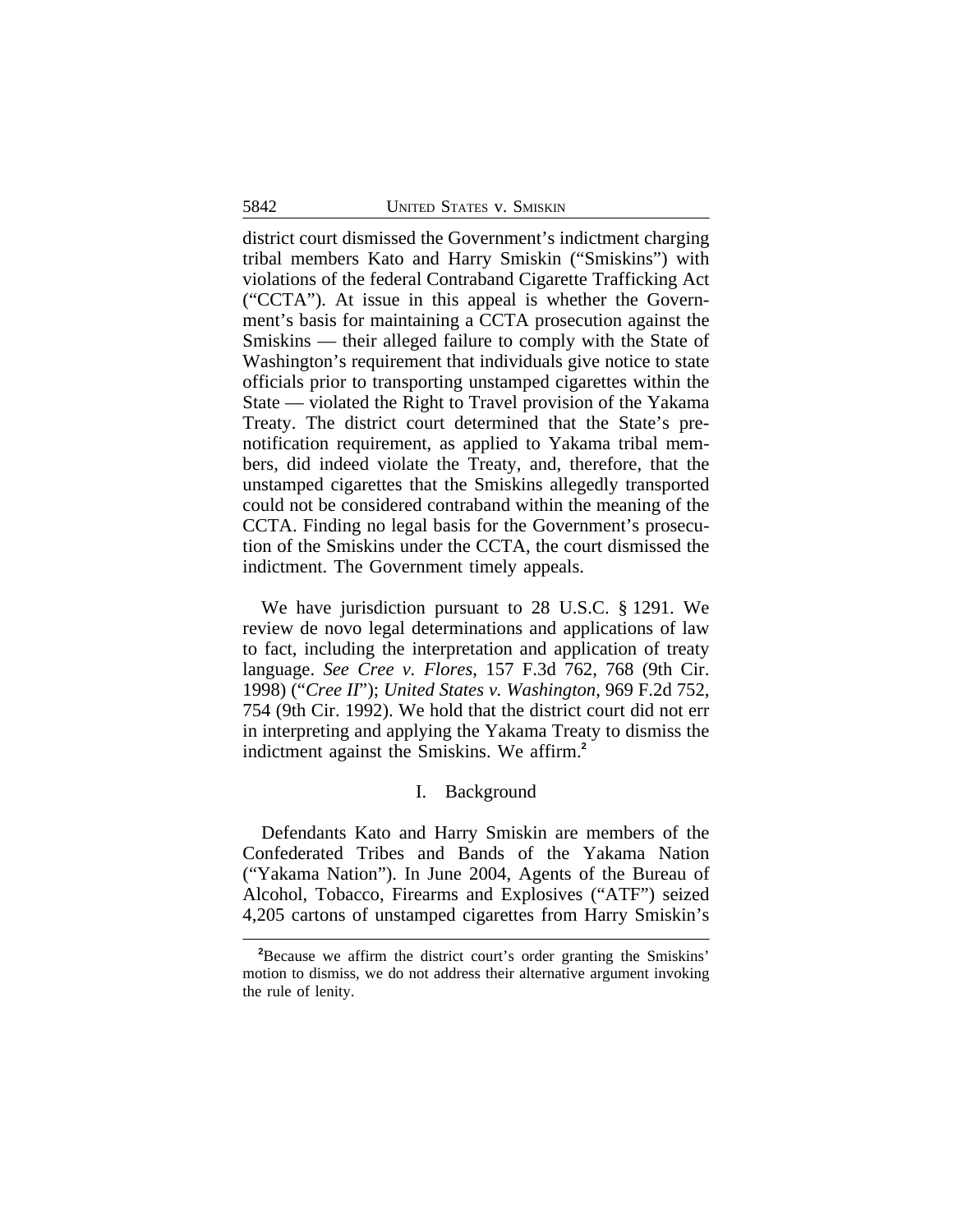residence, located on the Yakama Indian Reservation.**<sup>3</sup>** Based on previous investigation and surveillance, ATF Agents suspected the Smiskins of transporting unstamped cigarettes from smoke shops on an Idaho Indian reservation to smoke shops on various Indian reservations in Washington.

The Smiskins were indicted on charges of violating the federal Contraband Cigarette Trafficking Act, 18 U.S.C. § 2342(a). Under the CCTA, it is "unlawful for any person knowingly to ship, transport, receive, possess, sell, distribute, or purchase contraband cigarettes." *Id.* The CCTA incorporates state law to define "contraband cigarettes:" " 'Contraband cigarettes' means a quantity in excess of 10,000 cigarettes, which bear no evidence of the payment of applicable State or local cigarette taxes in the State or locality where such cigarettes are found," and which are in the possession of a person not otherwise authorized by the State to possess such cigarettes. *Id.* § 2341(2).

Thus, whether the Smiskins transported contraband cigarettes under the CCTA turns on Washington State law. The State generally requires wholesalers to affix either a "tax paid" or "tax exempt" stamp to cigarette packaging prior to sale. *See* Rev. Code Wash. § 82.24.030. Individuals other than licensed wholesalers may only transport unstamped cigarettes if they have "given notice to the [Liquor Control Board] in advance of the commencement of transportation." *Id.* § 82.24.250(1). State law does not exempt Yakama tribal members from this pre-notification requirement.<sup>4</sup>

**<sup>3</sup>**These facts were presented in exhibits that the parties submitted to the district court, and which the court considered in ruling on the Smiskins' motion to dismiss.

**<sup>4</sup>**Although states cannot tax cigarettes sold to tribal members on Indian reservations, they may tax on-reservation sales to non-Indians. *See Washington v. Confederated Tribes of the Colville Reservation*, 447 U.S. 134, 160-61 (1980) ("*Colville*"); *Moe v. Confederated Salish and Kootenai Tribes of the Flathead Reservation*, 425 U.S. 463, 480-81 (1976). By requiring notice from tribal members before they transport unstamped cigarettes within the State, Washington is able to track cigarette imports for the purpose of enforcing the lawful tax on sales to non-Indians.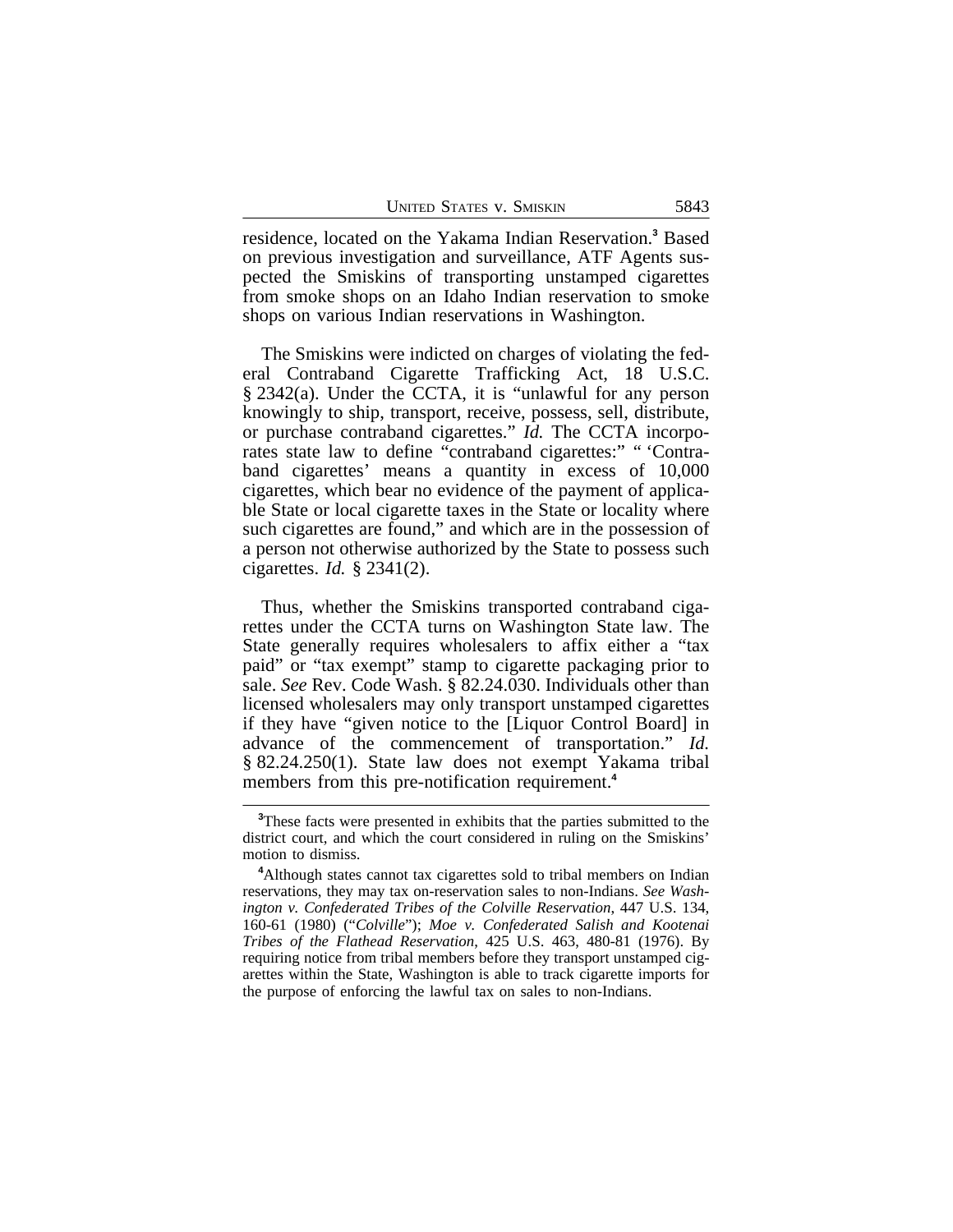Because the Smiskins did not provide notice to the State prior to transporting unstamped cigarettes,**<sup>5</sup>** the cigarettes were unauthorized under State law and contraband under the CCTA. As a result, the Smiskins' possession and transportation of the contraband cigarettes violated the terms of the CCTA. The question that remains is whether a violation of the State's pre-notification requirement can provide a valid basis for a CCTA prosecution of Yakama tribal members.

## II. Discussion

## A. Applicability of the CCTA

**[1]** Federal laws of general applicability are presumed to apply with equal force to Indian tribes. *See United States v. Baker*, 63 F.3d 1478, 1484 (9th Cir. 1995); *United States v. Farris*, 624 F.2d 890, 893 (9th Cir. 1980). We held in *Baker* that the CCTA is a law of general applicability. *See* 63 F.3d at 1484. There are three established exceptions, however, that preclude the application of an otherwise generally applicable federal law to Indian tribes. *See id.* at 1485; *Farris*, 624 F.2d at 893-94. The Smiskins argue that this case falls within the Indian treaty exception. As we explained in *Baker*, a "federal statute of general applicability that is silent on the issue of applicability to Indian tribes will not apply to them if . . . the application of the law to the tribe would abrogate rights guaranteed by Indian treaties." **6** 63 F.3d at 1485 (internal quotation marks omitted). Congress must therefore expressly apply a statute to Indians in order to abrogate their treaty rights. *See*

**<sup>5</sup>**We presume the allegations of an indictment to be true for purposes of reviewing a district court's ruling on a motion to dismiss. *See United States v. Blinder*, 10 F.3d 1468, 1471 (9th Cir. 1993).

<sup>&</sup>lt;sup>6</sup>The other two exceptions, which do not apply here, arise if the statute is silent regarding applicability to Indian tribes and either: (1) the law touches "exclusive rights of self-governance in purely intramural matters" or (2) there is proof "by legislative history or some other means that Congress intended [the law] not to apply to Indians." *Baker*, 63 F.3d at 1485 (alteration in original).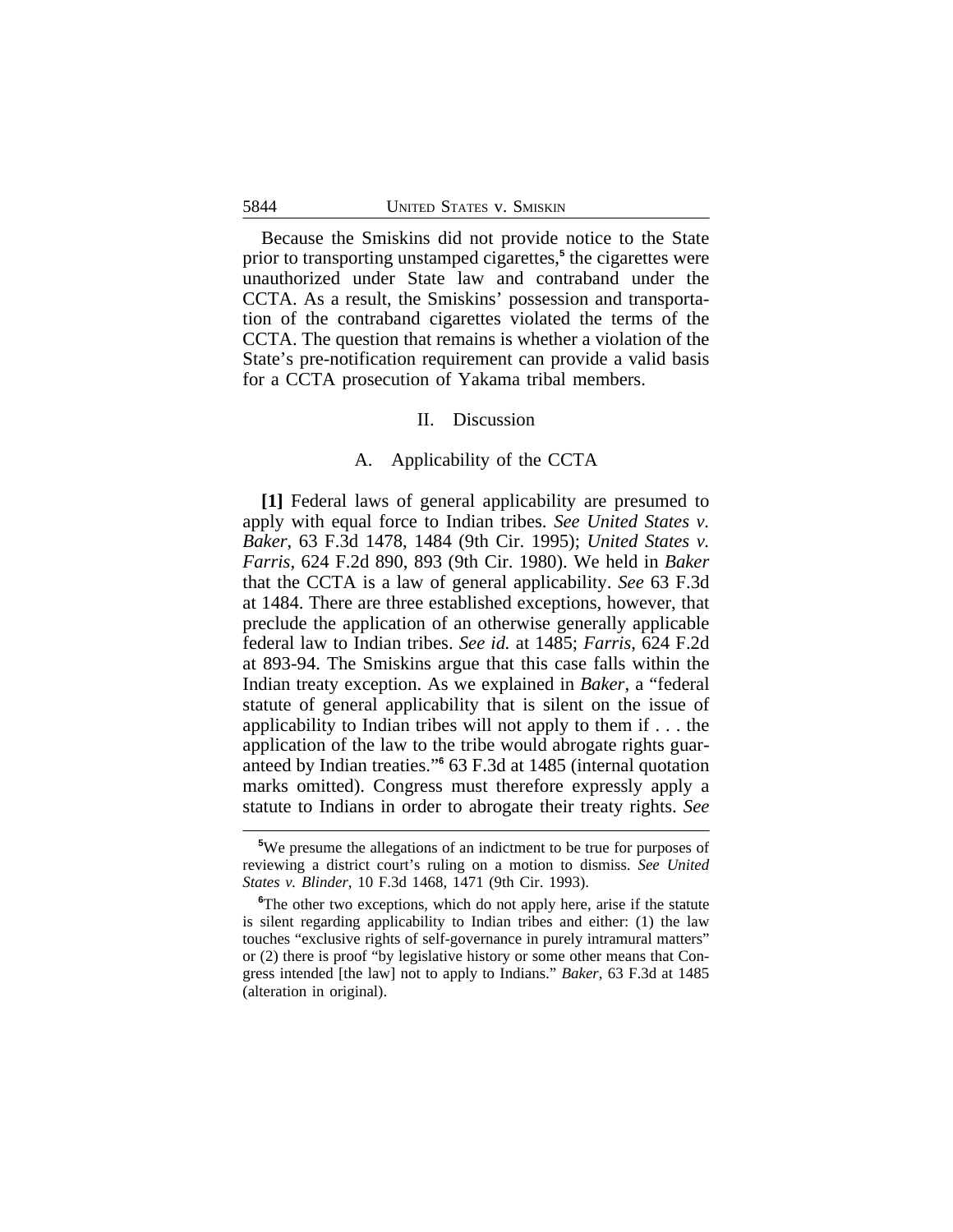*Farris*, 624 F.2d at 893 ("[I]t is presumed that Congress does not intend to abrogate rights guaranteed by Indian treaties when it passes general laws, unless it makes specific reference to Indians.").

**[2]** There is no evidence that Congress intended to abrogate Indian treaty rights through adoption of the CCTA. Congress did not expressly make the CCTA applicable to Indian tribes, *see Baker*, 63 F.3d at 1485-86, and, if anything, the relevant legislative history suggests the opposite. *See* H.R. Conf. Rep. No. 1778, 95th Cong., 2d Sess. 1, 9 n.1, *reprinted in* 1978 U.S. Code & Cong. Admin. News 5535, 5538 ("[The CCTA is] not intended to affect transportation or sale by Indians or Indian tribes acting in accordance with legally established rights."). *But see Baker*, 63 F.3d at 1486 (interpreting this language as referring only to rights granted to Indian tribes by the states).

**[3]** The critical question, then, is whether applying the State of Washington's pre-notification requirement to Yakama tribal members who possess and transport unstamped cigarettes violates the Yakama Treaty of 1855. If it does, the Smiskins cannot be prosecuted under the CCTA on the basis of this state requirement. In light of our interpretation of the Right to Travel provision of the Yakama Treaty in *Cree II*, as well as the canons of construction for interpreting Indian treaties, we conclude that applying the State's pre-notification requirement to the Smiskins violates the right to travel guaranteed in Article III of the Treaty.

#### B. The Yakama Treaty of 1855

The text of a treaty must be construed as the Indians would naturally have understood it at the time of the treaty, with doubtful or ambiguous expressions resolved in the Indians' favor. *See Minnesota v. Mille Lacs Band of Chippewa Indians*, 526 U.S. 172, 196, 200 (1999) ("*Mille Lacs Band*"); *see also Tulee v. Washington*, 315 U.S. 681, 684-85 (1942) ("It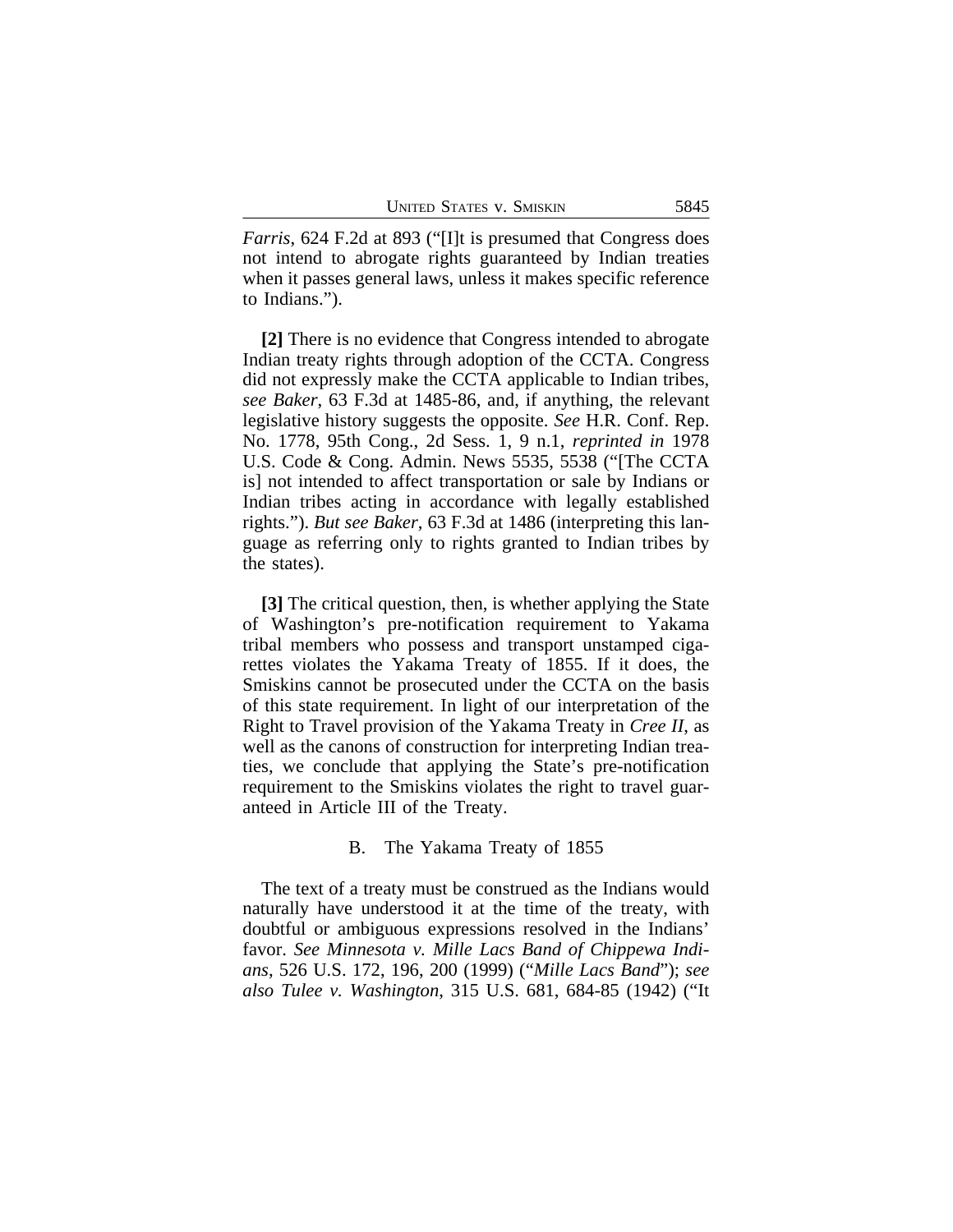is our responsibility to see that the terms of the treaty are carried out, so far as possible, in accordance with the meaning they were understood to have by the tribal representatives at the council and in a spirit which generously recognizes the full obligation of this nation to protect [tribal] interests  $\dots$ ."). The Supreme Court has repeatedly applied this rule of treaty construction in construing Article III of the Yakama Treaty. *See Washington v. Wash. State Commercial Passenger Fishing Vessel Ass'n*, 443 U.S. 658, 676 (1979) ("This rule, in fact, has thrice been explicitly relied on by the Court in broadly interpreting these very treaties in the Indians' favor."). We have also applied this rule of construction in interpreting the Yakama Treaty, and the Right to Travel provision in particular. *See Cree II*, 157 F.3d at 769.

**[4]** As the starting point in its analysis, the district court thus properly turned to *Cree II*, where we addressed at length the Right to Travel provision of the Yakama Treaty.**<sup>7</sup>** In *Cree II*, the State of Washington had issued citations to truck drivers for logging companies owned by Yakama tribal members, because the companies had not paid the license and permit fees that the State imposed on trucks used to transport lumber to sale. *See id.* at 765. We held that applying the fees to the tribal members violated the Yakama Treaty's Right to Travel provision because the provision guarantees them the "right to transport goods to market over public highways without payment of fees for that use." *Id.* at 769.

The Government suggests that we limit *Cree II* to its holding that the Yakamas' right to travel precludes the State of Washington from imposing *fees* that impinge on this right. Because the state pre-notification requirement at issue here does not impose any fee, the Government argues that *Cree II*

**<sup>7</sup>** In *Cree II*, we affirmed the district court's judgment in *Yakama Indian Nation v. Flores*, 955 F. Supp. 1229 (E.D. Wash. 1997), following our remand in *Cree v. Waterbury*, 78 F.3d 1400 (9th Cir. 1996) ("*Cree I*").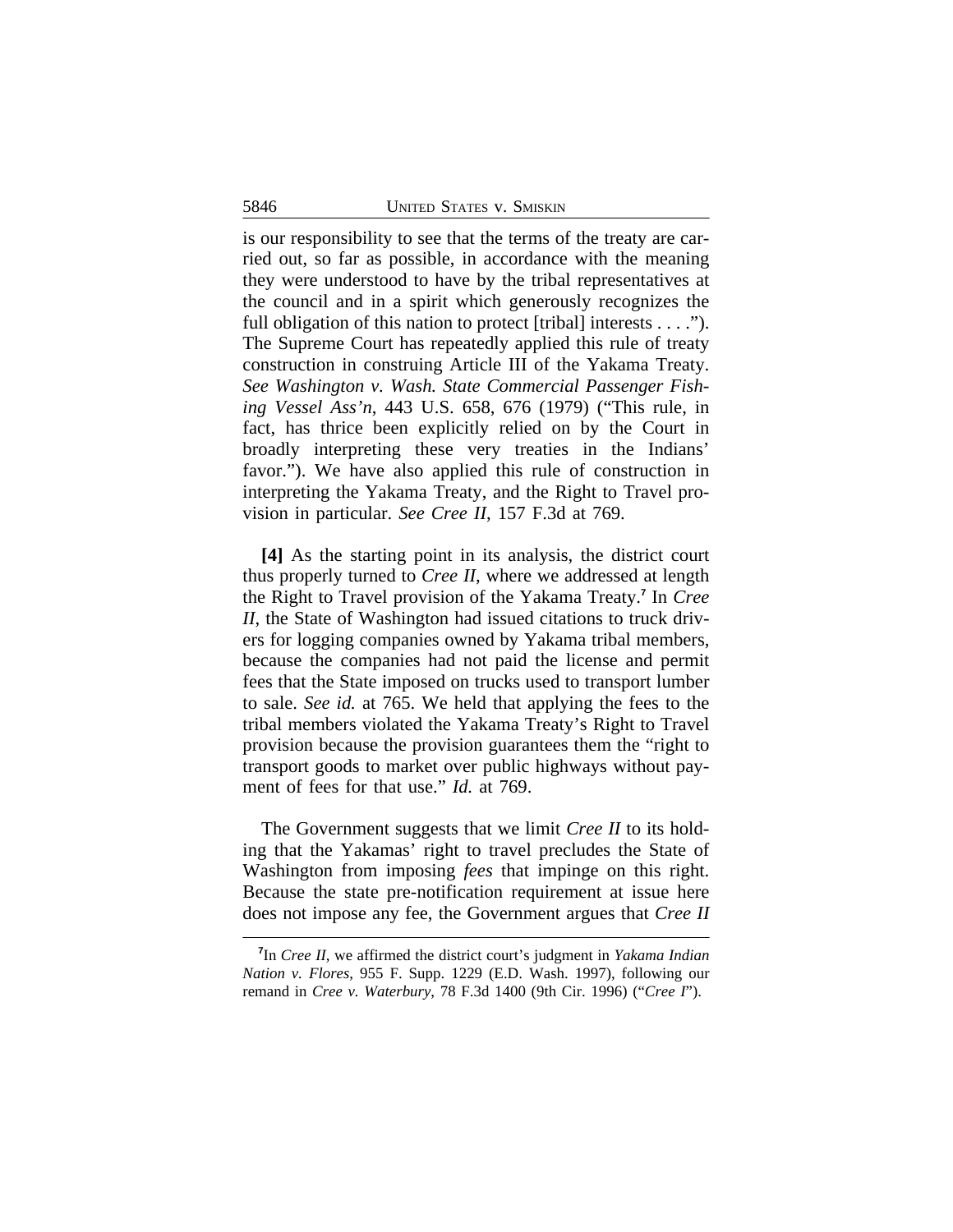does not apply and that the requirement does not violate the Yakama Treaty. We decline to draw such a distinction.

In *Cree II*, we expressly relied on the extensive factual findings made by the district court in that case — the *Yakama Indian Nation* district court. As we noted:

The district court eloquently set forth its findings that travel was of great importance to the Yakamas, that they enjoyed free access to travel routes for trade and other purposes at Treaty time, and that they understood the Treaty to grant them valuable rights that would permit them to continue in their ways. We agree with the district court that, in light of those and its other findings, the Treaty clause must be interpreted to guarantee the Yakamas the right to transport goods to market over public highways without payment of fees for that use.

*Id.* at 769. Indeed, the *Yakama Indian Nation* district court conducted a "careful inquiry into the intentions of the parties" at the time of the Treaty, and considered extensive testimony from three experts and hundreds of exhibits. *See id.* at 774.

Further, in light of the detailed factual findings in *Yakama Indian Nation*, we have little difficulty in concluding that the Yakamas' treaty right extends to the case at hand. In *Yakama Indian Nation*, the district court determined that the Yakama Treaty, and the Right to Travel provision in particular, were of tremendous importance to the Yakama Nation when the Treaty was signed. *See* 955 F. Supp. at 1238. At that time, the Yakamas exercised free and open access to transport goods as a central part of a trading network running from the Western Coastal tribes to the Eastern Plains tribes. *See id.* Agents for the United States thus repeatedly emphasized in negotiations that tribal members would retain the "same liberties . . . to go on the roads to market." *Id.* at 1244, 1247. Indeed, although the United States "negotiated with the Northwest tribes many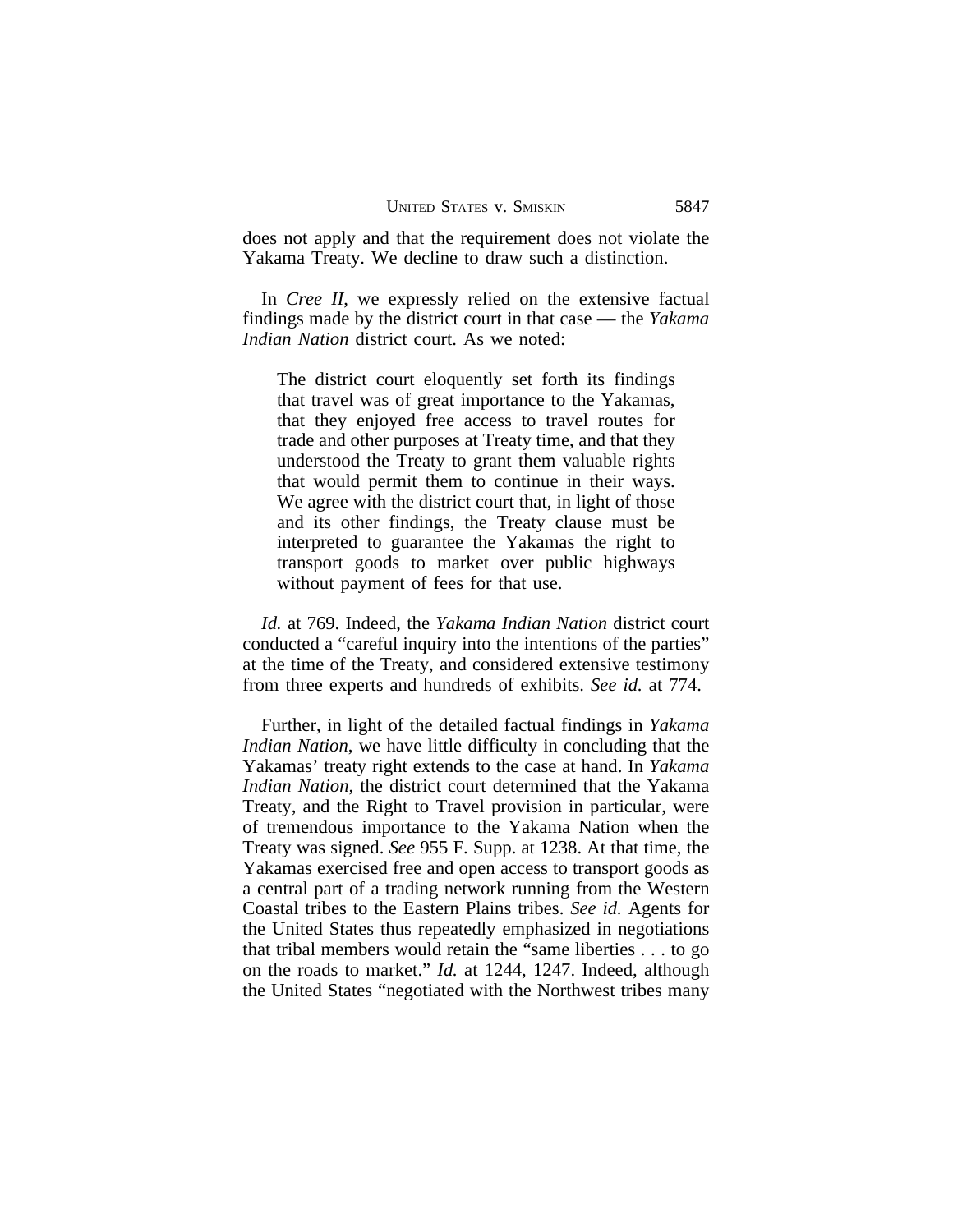treaties containing parallel provisions," a "public highways clause" promising a right to travel is found in only one other treaty. *Cree II*, 157 F.3d at 772.

**[5]** The United States also promised the Yakamas that they could rely on "all [the Treaty's] provisions being carried out strictly," *id.* at 767, and the Yakamas forever ceded about 10 million acres, or 90 percent of their land, in exchange for these rights. *See Yakama Indian Nation*, 955 F. Supp. at 1248, 1254; *County of Yakima v. Confederated Tribes and Bands of the Yakima Indian Nation*, 502 U.S. 251, 256 (1992). The Yakama Nation thus understandably assigned a special significance to each part of the Treaty at the time of signing and continues to view the Treaty as a sacred document today. *See Yakama Indian Nation*, 955 F. Supp. at 1262.

**[6]** Based on these findings, the *Yakama Indian Nation* district court concluded that the Yakamas understood the Treaty at the time of signing to "unambiguously reserve[ ] to [them] the right to travel the public highways *without restriction* for purposes of hauling goods to market." *Id.* at 1248 (emphasis added). The court further determined that "both parties to the treaty expressly intended that the Yakamas would retain their right to travel outside reservation boundaries, *with no conditions attached*." *Id.* at 1251 (emphasis added). Finally, it found that "the Treaty was clearly intended to reserve the Yakamas' right to travel on the public highways to engage in *future* trading endeavors." *Id.* at 1253 (emphasis in original).

**[7]** In light of these findings, which we did not disturb in *Cree II*, the district court in the instant case properly concluded that the pre-notification requirement is a "restriction" and "condition" on the right to travel that violates the Yakama Treaty. Tribal members were not required to notify anyone prior to transporting goods to market at the time of the treaty,**<sup>8</sup>**

**<sup>8</sup>**As the Yakama Nation argues in its Amicus Brief, the Government "may not wishfully insist that the Yakamas should have understood in 1855 that federal agents would arrest and imprison tribal members who travel with untaxed tobacco without first notifying the territorial government."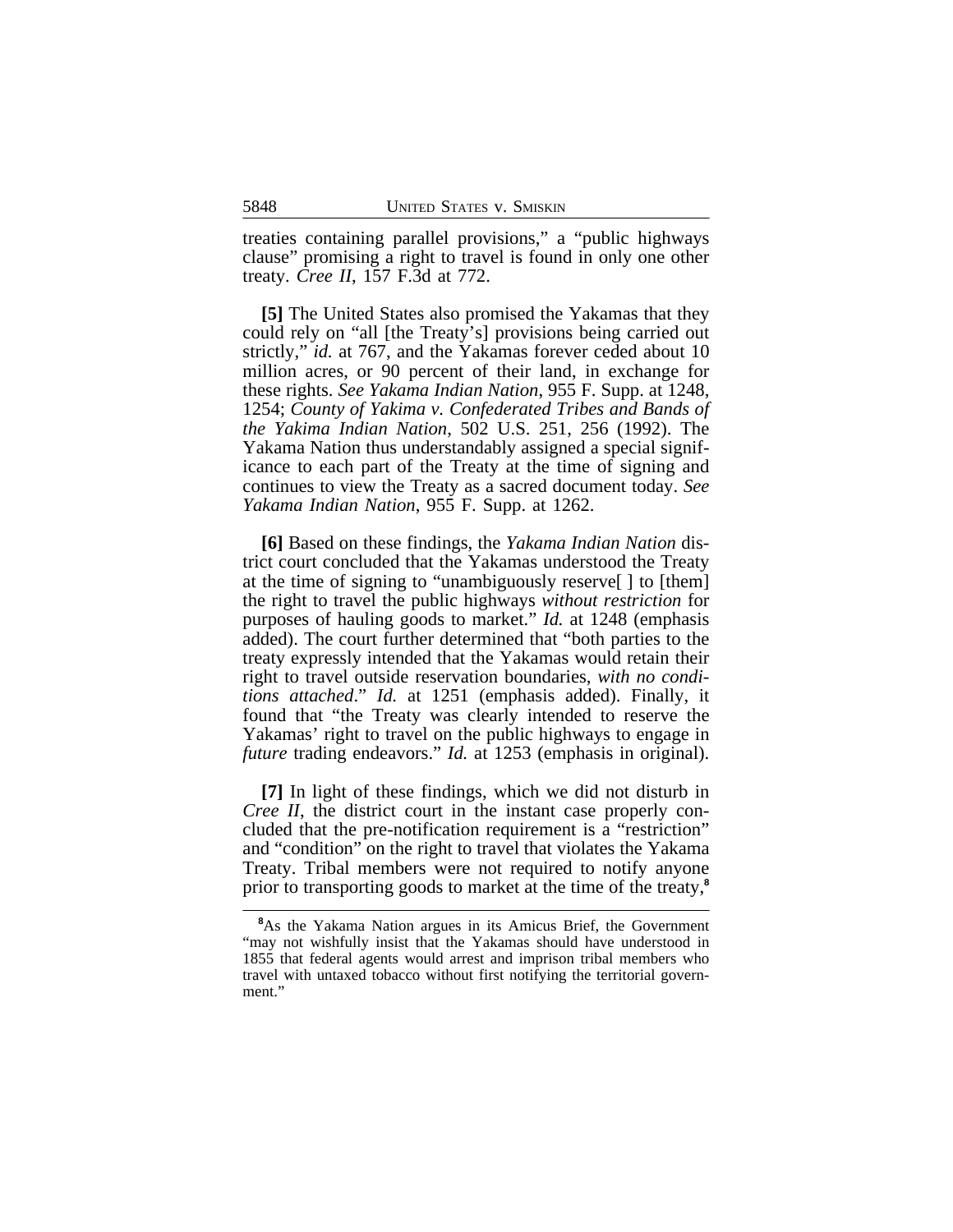| <b>UNITED STATES V. SMISKIN</b> |  | 5849 |
|---------------------------------|--|------|
|---------------------------------|--|------|

and the Treaty guaranteed to them the same rights today. We agree with the district court that there is no basis in either the language of the Treaty or our cases interpreting it for distinguishing restrictions that impose a fee from those, as here, that impose some other requirement. Applying either type of requirement to the Yakamas imposes a condition on travel that violates their treaty right to transport goods to market without restriction.**<sup>9</sup>** Thus, just as the State cannot issue citations to tribal members for not paying fees before they bring lumber to market, the federal government cannot impose criminal sanctions on tribal members for not providing notice to the State before transporting tobacco for sale or trade.

Similarly, we refuse to draw what would amount to an arbitrary line between travel and trade in this context, holding, as the Government suggests, that the Yakama Treaty does not protect the "commerce" at issue in the Smiskins' case. We have already established that the Right to Travel provision "guarantee[s] the Yakamas the right to transport goods to *market*" for "*trade* and other purposes." *Cree II*, 157 F.3d at 769 (emphases added). Thus, whether the goods at issue are timber or tobacco products,<sup>10</sup> the right to travel overlaps with the right to trade under the Yakama Treaty such that excluding commercial exchanges from its purview would effectively abrogate our decision in *Cree II* and render the Right to Travel provision truly impotent. *See Puyallup Tribe v. Dep't of Game of Wash.*, 391 U.S. 392, 397 (1968) ("To construe the treaty as giving the Indians no rights but such as they would have without the treaty would be an impotent outcome

**<sup>9</sup>** Indeed, were we to agree with the Government, Yakama tribal members who transport cigarettes without providing notice to the State would face felony charges under the CCTA and up to five years in prison and \$250,000 in fines. *See* 18 U.S.C. §§ 2344(a), 3571(3). As a practical matter, we fail to see how this criminal penalty would impede less on the Yakamas' right to travel than the minimal fines at issue in *Cree II*.

**<sup>10</sup>**As the Yakama Nation notes in its Amicus Brief, eyewitness accounts confirm that tobacco had been a significant medium of trade for the Yakamas for over fifty years when the Treaty was signed in 1855.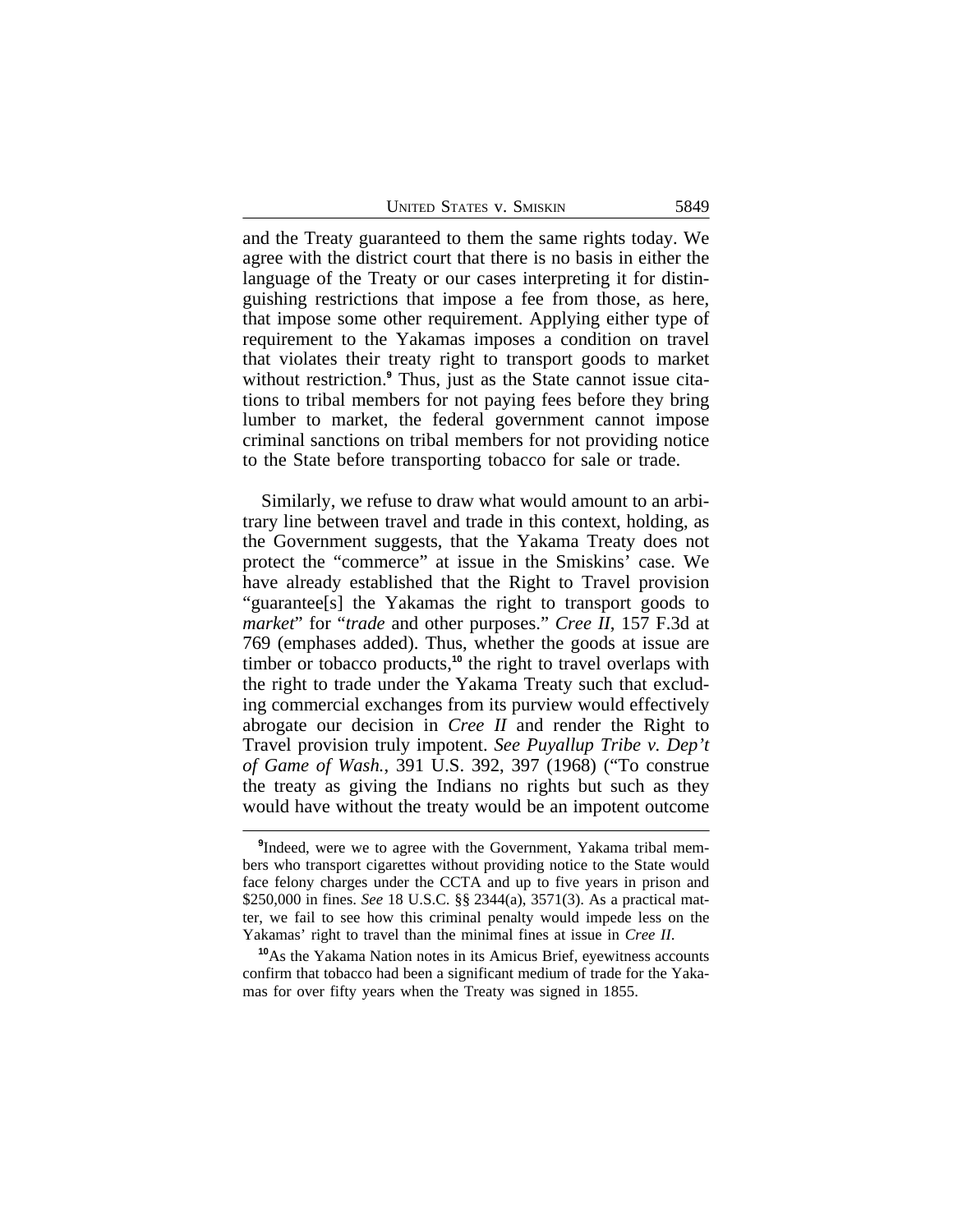to negotiations and a convention which seemed to promise more, and give the word of the Nation for more." (citations omitted) (internal quotation marks omitted)).

Neither do we find our decision in *Baker* determinative. In *Baker*, we held that the CCTA validly applied to members of the Puyallup Indian Tribe notwithstanding a "right to trade" allegedly promised the Tribe in the Medicine Creek Treaty. *See* 63 F.3d at 1485. Similar to the present case, the Puyallup tribal members had trafficked in unstamped cigarettes without obtaining prior approval from the State of Washington, in violation of Washington Administrative Code section 458-20- 192. The cigarettes were therefore unauthorized under state law and contraband under the CCTA.

The Supreme Court's jurisprudence makes clear, however, that we must interpret a treaty right in light of the particular tribe's understanding of that right at the time the treaty was made,**<sup>11</sup>** and *Baker* addressed a different tribe, a different treaty, and a different right. Indeed, the relevant portion of the Medicine Creek Treaty involved in *Baker* did not expressly grant any right to the Puyallup Tribe, providing only that, "[t]he said tribes and bands finally agree not to trade at Vancouver's Island, or elsewhere out of the dominions of the United States." *Id.* Thus, the defendant tribal members could only argue that, by including such a restriction, the Treaty intended no other restrictions on Indian trade. *See id.* This ambiguous treaty language stands in stark contrast to the text of the Yakama Treaty, which expressly grants the "right to travel . . . upon all public highways," and our interpretation of the Treaty in *Cree II*. **<sup>12</sup>** Further, although we held in *Baker*

**<sup>12</sup>**For similar reasons, our decision in *Farris* is inapposite. There, we concluded that another provision of the Medicine Creek Treaty, promising

**<sup>11</sup>***See, e.g.*, *Mille Lacs Band*, 526 U.S. at 201-02 (noting that similar language in two treaties may have different meanings because the Court examines "the historical record and . . . the context of the treaty negotiations to discern what the parties intended by their choice of words"); *Fishing Vessel*, 443 U.S. at 675 ("Accordingly, it is the intention of the parties . . . that must control any attempt to interpret the treaties.").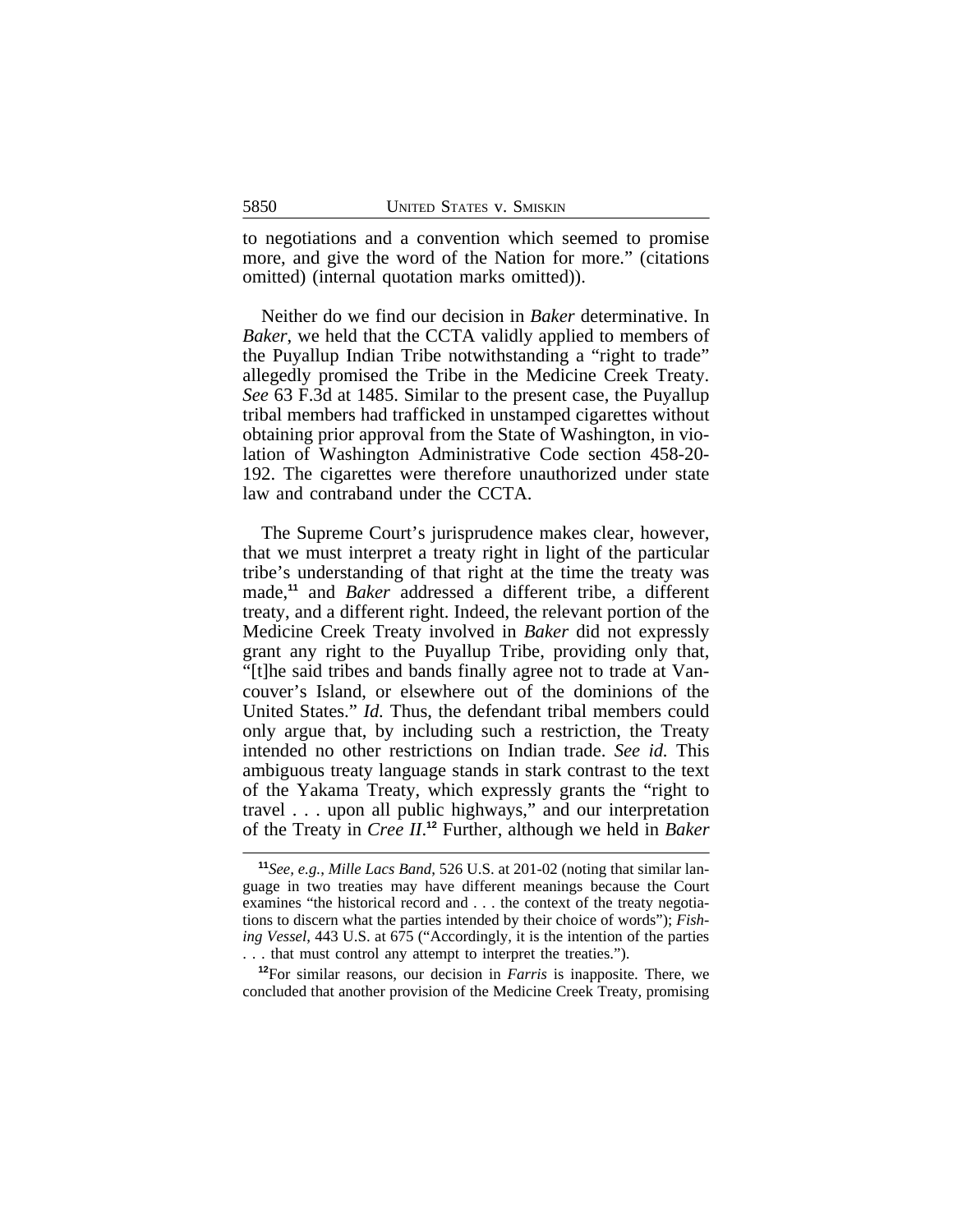that the CCTA did not violate the Medicine Creek Treaty even "assuming the defendants are correct about the expectations of the signers," we addressed only the "trading right" allegedly guaranteed by the Medicine Creek Treaty, not the very different "right to travel" promised by the Yakama Treaty. *See* 63 F.3d at 1485.

Additionally, in *Baker*, we did not find the characteristics of the state requirement then at issue relevant to our holding. Instead, we simply held that the "CCTA is not an impermissible restriction on a trading right guaranteed by the [Medicine Creek] Treaty." *Id.* This broad holding cannot apply with similar force to the Yakama Treaty. In light of *Cree II*, the CCTA would certainly be an impermissible restriction on the Yakamas' right to travel if the Government could rely on it to enforce against tribal members a state *fee* on the transport of unstamped cigarettes. Consequently, because *Baker* did not draw a distinction between such a fee based requirement and other types of requirements, it sheds no light on the critical question we resolve here: whether the State of Washington's pre-notification requirement is distinguishable from the fee based requirements at issue in *Cree II*, such that applying it to Yakama tribal members would not violate their treaty right to travel.

**[8]** Finally, the Government argues that the Yakamas' right to travel applies only to "tribal goods," which it defines as goods that are either collectively owned or produced on the reservation by the Tribe. Hence, the Treaty would apply to the reservation produced timber at issue in *Cree II*, but not to the cigarettes at issue here, which the Government alleges are not

<sup>&</sup>quot;exclusive use" of reservation land, was not specific enough to preempt a federal gambling statute. *See* 624 F.2d at 893. The Yakama Treaty's more detailed public highways clause, which sets forth a specific right to travel and has been the subject of extensive judicial interpretation, is sufficiently specific to preclude application of Washington's pre-notification requirement through the CCTA.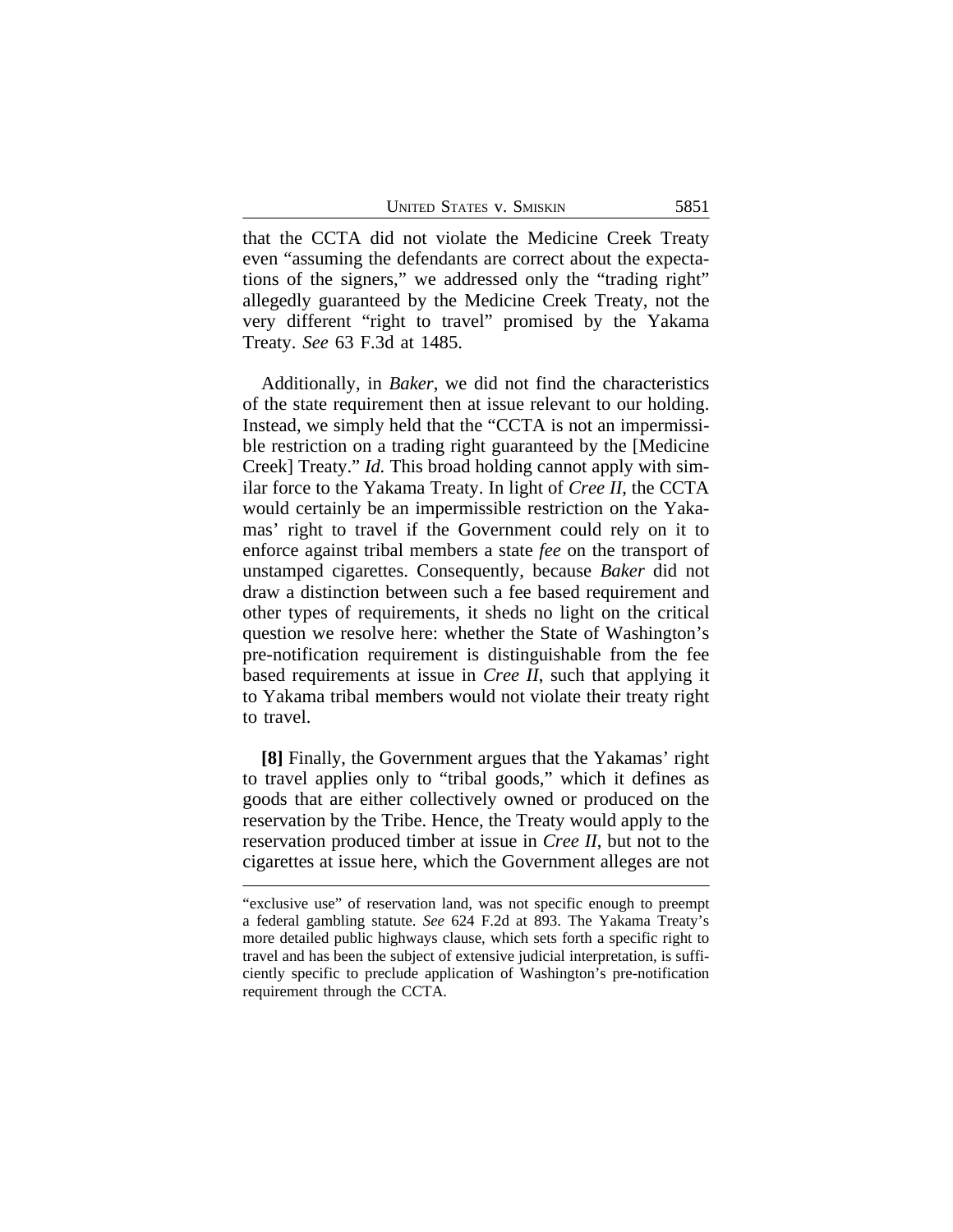tribally owned or produced. The Government makes two points in support of its position. First, it calls our attention to the occasional references to "tribal goods" in *Yakama Indian Nation* and *Cree II*. *See Yakama Indian*, 995 F. Supp. at 1249; *Cree II*, 157 F.3d at 768. However, we referred simply to "goods," not "tribal goods," in ultimately defining the Yakamas' right to travel in *Cree II*. *See* 157 F.3d at 769; *see also Yakama Indian Nation*, 995 F. Supp. at 1248 (defining the Treaty right as protecting "goods"). Further, we held that the Yakama Treaty precluded the State from issuing citations to the plaintiff logging companies, which were privately owned by *individual* tribal members. *See Cree II*, 157 F.3d at 765. We also cited with approval *Yakama Indian Nation*'s ruling that the Treaty right to travel "can be exercised by its *individual* members," *id.* at 774 (quoting *Yakama Indian Nation,* 955 F. Supp. at 1260) (emphasis added), which is in accord with the Supreme Court's jurisprudence. *See Puyallup Tribe, Inc. v. Dep't of Game of Wash.*, 433 U.S. 165, 171 (1977) (stating that "individual defendants were members of the Tribe and therefore entitled to the benefits of the Treaty"). Thus, we conclude that the use of the term "tribal goods" in *Yakama Indian Nation* and *Cree II* meant only that the "goods" must be transported by "tribal" members.

**[9]** Also in support of its position, the Government directs us to the district court's finding in *Yakama Indian Nation* that "[t]rucks owned by *individual* Indians have never been exempt from [vehicle] license fees." 955 F. Supp. at 1232-33 (emphasis added); *see also Cree II*, 157 F.3d at 765 (noting this finding). Although the court did not explain the relevance of this fact, the Government suggests that the State's imposition of such fees on the property of individual Indians shows that the parties did not understand the Treaty to protect nontribal goods. However, it is well established that parties' posttreaty actions are relevant only insofar as they reflect on the determinative issue, the parties' intent *at the time the treaty was signed*. *See Cree I*, 78 F.3d at 1403; *see also Yakama Indian Nation*, 955 F. Supp. at 1254 (discussing Supreme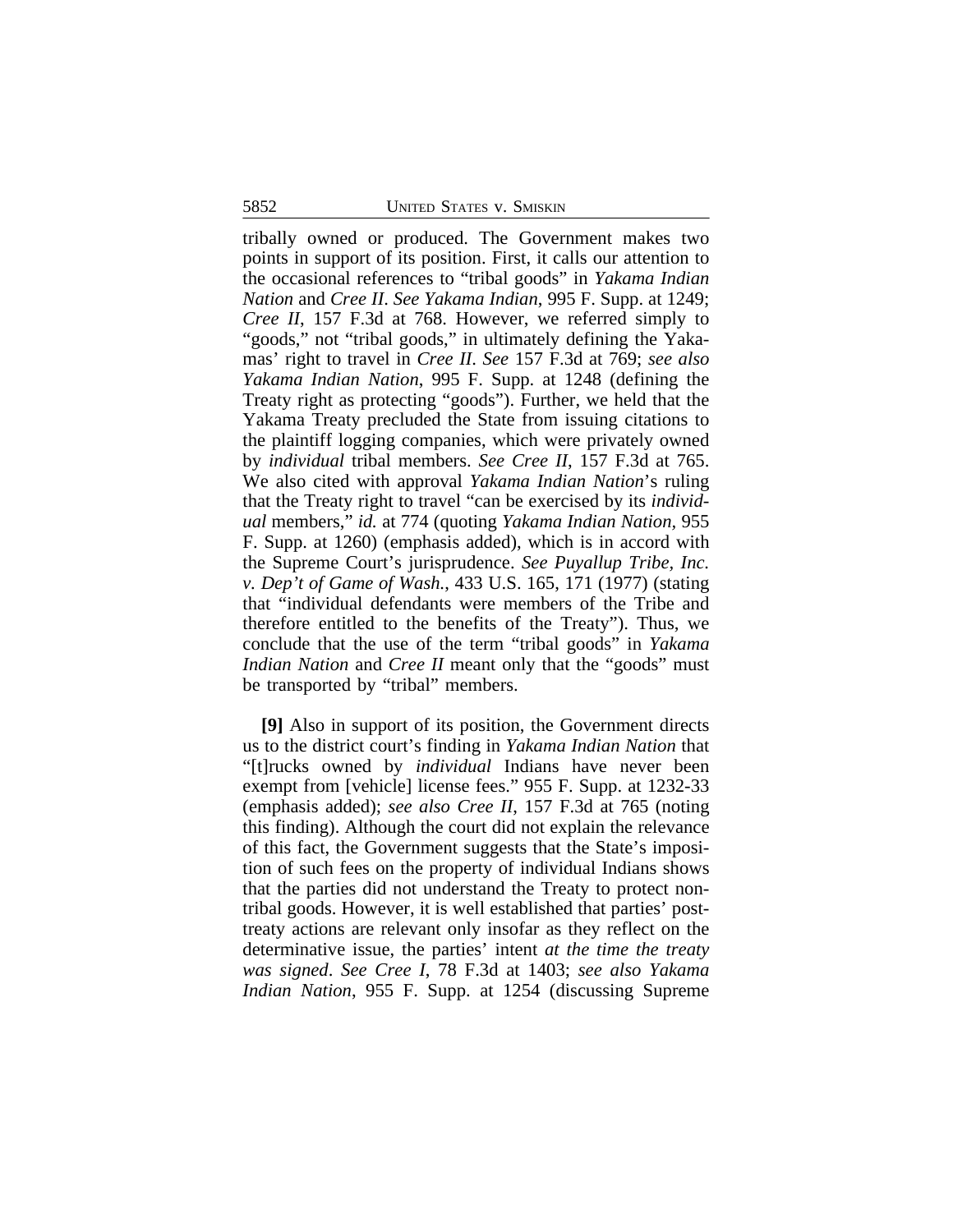| <b>UNITED STATES V. SMISKIN</b> |  | 5853 |
|---------------------------------|--|------|
|---------------------------------|--|------|

Court cases that "clearly hold that subsequent actions cannot rewrite or expand a treaty beyond its clear terms"). Here, there is evidence from the time of treaty suggesting that the Yakamas then understood the right to travel to extend beyond tribal goods. Specifically, given the Tribe's centrally located position as part of an inter-tribal trading network, it is likely that the Yakamas transported not only their own goods but also goods produced by other tribes in the network.**<sup>13</sup>** *See Yakama Indian Nation*, 955 F. Supp. at 1238. In sum, we disagree with the Government's argument that the Yakamas' treaty right to travel protects only collectively owned or reservation derived goods.

## C. The "Regulatory" Exception

**[10]** In resolving conflicts between state laws and Indian treaties, the Supreme Court has provided a narrow exception to the inviolability of treaty rights, holding that "pure regulations" — restrictions imposed for a public purpose unrelated to revenue generation — may be validly applied to tribal members, treaty rights notwithstanding. For instance, in addressing the State of Washington's fishing license fees and the "right to fish" provided by the Yakama Treaty, the Court held that the State retained the "power to impose on Indians equally with others such restrictions of a *purely regulatory* nature . . . as are necessary for the conservation of fish." *Tulee*, 315 U.S. at 684 (emphasis added); *see also Puyallup Tribe*, 391 U.S. at 401 n.14 ("As to a 'regulation' concerning the time and manner of fishing outside the reservation (as opposed to a 'tax'), we said that the power of the State was to be measured by whether it was 'necessary for the conserva-

**<sup>13</sup>**Also, it is not clear that post-treaty conduct points in the direction that the Government suggests. *See Yakama Indian Nation*, 955 F. Supp. at 1245 (noting that most individual Indian vehicle owners did not in fact license their vehicles despite the State's requirement); *see also Cree II*, 157 F.3d at 773 ("While examining the parties' actions may be helpful in construing a treaty, in this case, post-Treaty activity is inconclusive." (citation omitted)).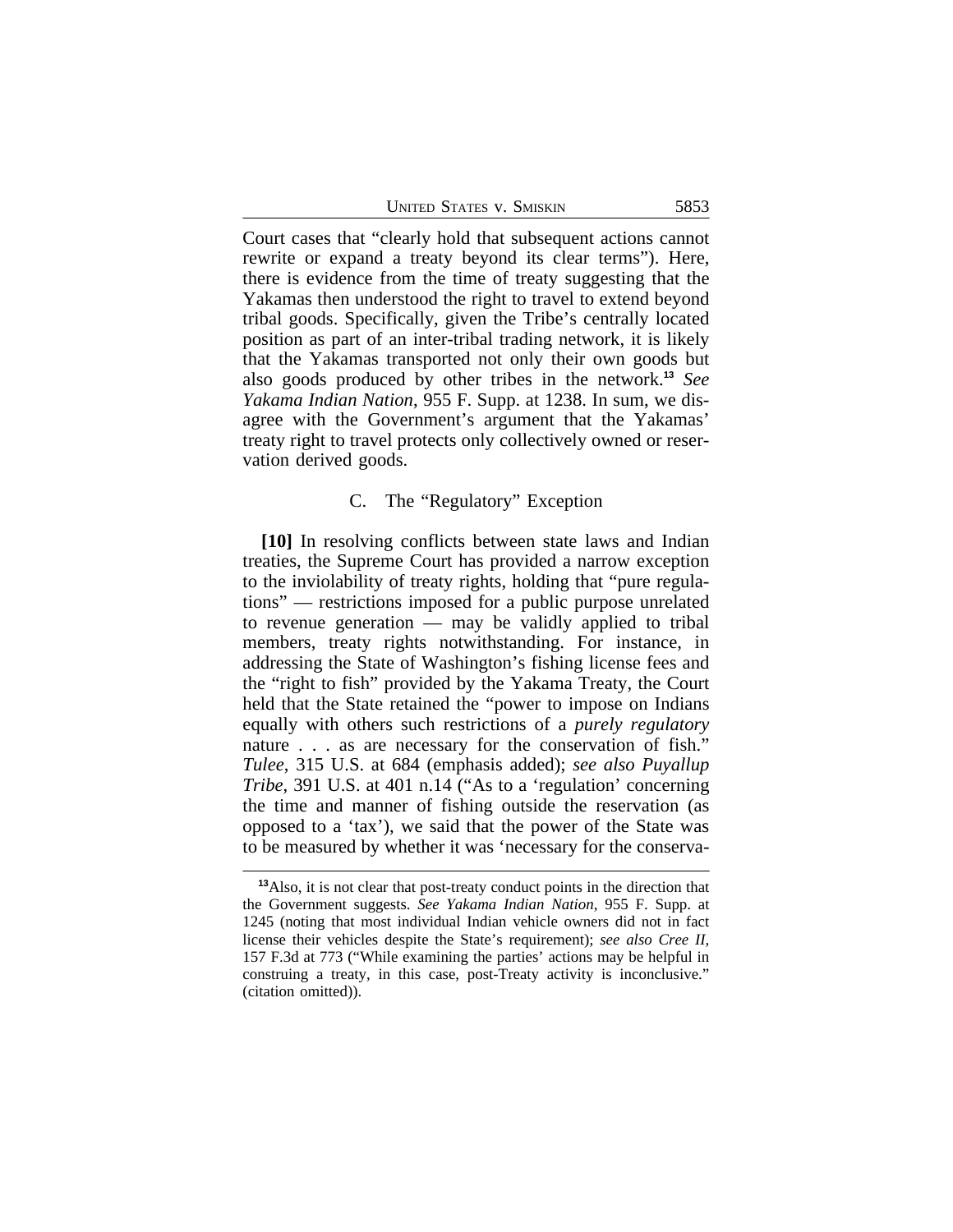tion of fish.' " (quoting *Tulee*, 315 U.S. at 684)). The Court concluded, however, that the State's fishing license fees did not fall within this exception, and thus could not be imposed on tribal members, because they were "regulatory as well as revenue producing" and were not indispensable to the regulatory purpose of fish conservation. *Tulee*, 315 U.S. at 685. As the Court noted, the stated purpose of the licensing act was to generate revenue for "the support of the state government and its existing public institutions." *Id.*

**[11]** Similarly here, Washington's stated purpose for requiring cigarette stamps, and hence for requiring notice before unstamped cigarettes are transported within the State, is to "enforce collection of the tax hereby levied." Rev. Code Wash. § 82.24.030; *see also Baker*, 63 F.3d at 1486-87 (discussing in detail the State's scheme for enforcing cigarette taxes through these requirements). Because the primary purpose of tax collection is to generate state revenue, the district court in the instant case correctly determined that the State's notice requirement does not fall within the Court's "purely regulatory" exception, and that its application to Yakama tribal members is precluded by the Yakama Treaty.**<sup>14</sup>**

**[12]** The Government's suggestion that the State's tax collection efforts have a purpose beyond revenue generation does not change our analysis. Arguably, the State seeks to enforce

**<sup>14</sup>**Although we did not expressly address the regulatory exception in *Cree II*, the district court's analysis in *Yakama Indian Nation* is instructive. *Yakama Indian Nation* held that the State license and permit fees could not supersede the Yakamas' treaty right because the fees were "predominantly revenue-raising rather than regulatory" and not "indispensable" to any regulatory purpose. 955 F. Supp. at 1256. The court properly recognized, however, that tribal members must still comply with State "regulations designed to preserve and maintain the condition of roads" and "registration requirements solely for identification purposes," insofar as the regulations do not impose any fees (presumably, the imposition of fees would be compelling evidence of an impermissible revenue generating purpose on top of the regulatory purpose). *Id.* at 1260; *see also id.* at 1257.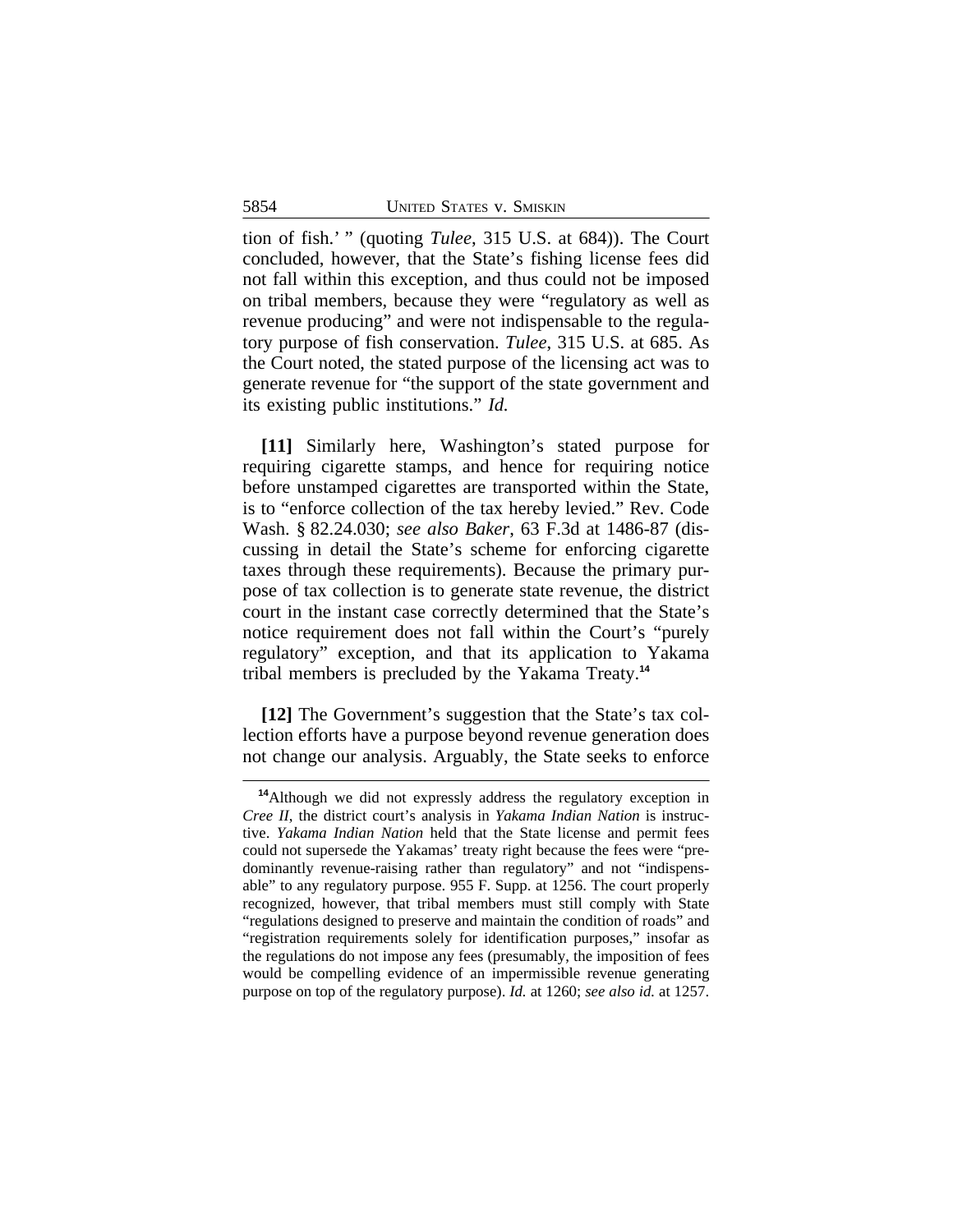| <b>UNITED STATES V. SMISKIN</b> |  | 5855 |
|---------------------------------|--|------|
|---------------------------------|--|------|

taxes on cigarette sales from Indians to non-Indians in part to ensure a "fair playing field" for Indian and non-Indian cigarette retailers. However, even assuming that the State has such a purpose, a restriction must be *purely* regulatory to supersede an Indian treaty right. Because revenue generation is at least a significant purpose of the State's cigarette tax scheme, as the Government concedes, the scheme is not purely regulatory. Additionally, a state regulation must be "necessary" to its regulatory purpose to supersede a treaty right. The prenotification requirement is not necessary to the State's alleged purpose of leveling the playing field because there are other ways it could enforce the tax on cigarette sales by Indian tribes to non-Indians.**<sup>15</sup>** *See infra* Part II. E.

## D. The Minimal Burden Test

**[13]** The district court also properly held that the minimal burden test, which the Supreme Court has used in balancing state laws against inherent tribal sovereignty rights,**<sup>16</sup>** is not applicable here. Neither the Supreme Court nor this Circuit have applied such a balancing test in the context of treaty rights. The Supreme Court decisions cited by the Government only briefly mention Indian treaties, if at all, and apply the minimal burden test solely in relation to tribal sovereignty rights. *See Colville*, 447 U.S. 134; *Moe*, 425 U.S. 463. Similarly, in our decisions discussing both treaty rights and the minimal burden test, we conduct two separate analyses: first,

**<sup>15</sup>**Additionally, if this alleged purpose — leveling the playing field were sufficient to meet the regulatory exception, it would call our holding in *Cree II* into question. The "fair playing field" argument applies with equal force to the State's efforts to collect truck license and permit fees from Indian-owned timber companies.

**<sup>16</sup>**Indian tribes retain "inherent sovereign powers" that they "enjoy[ ] apart from express provision by treaty or statute." *Strate v. A-1 Contractors*, 520 U.S. 438, 445 (1997); *see also Merrion v. Jicarilla Apache Tribe*, 455 U.S. 130, 137-41 (1982) (discussing tribal sovereignty). However, state laws that impose only minimal burdens on these rights may be permissible. *See Colville*, 447 U.S. at 151; *Moe*, 425 U.S. at 483.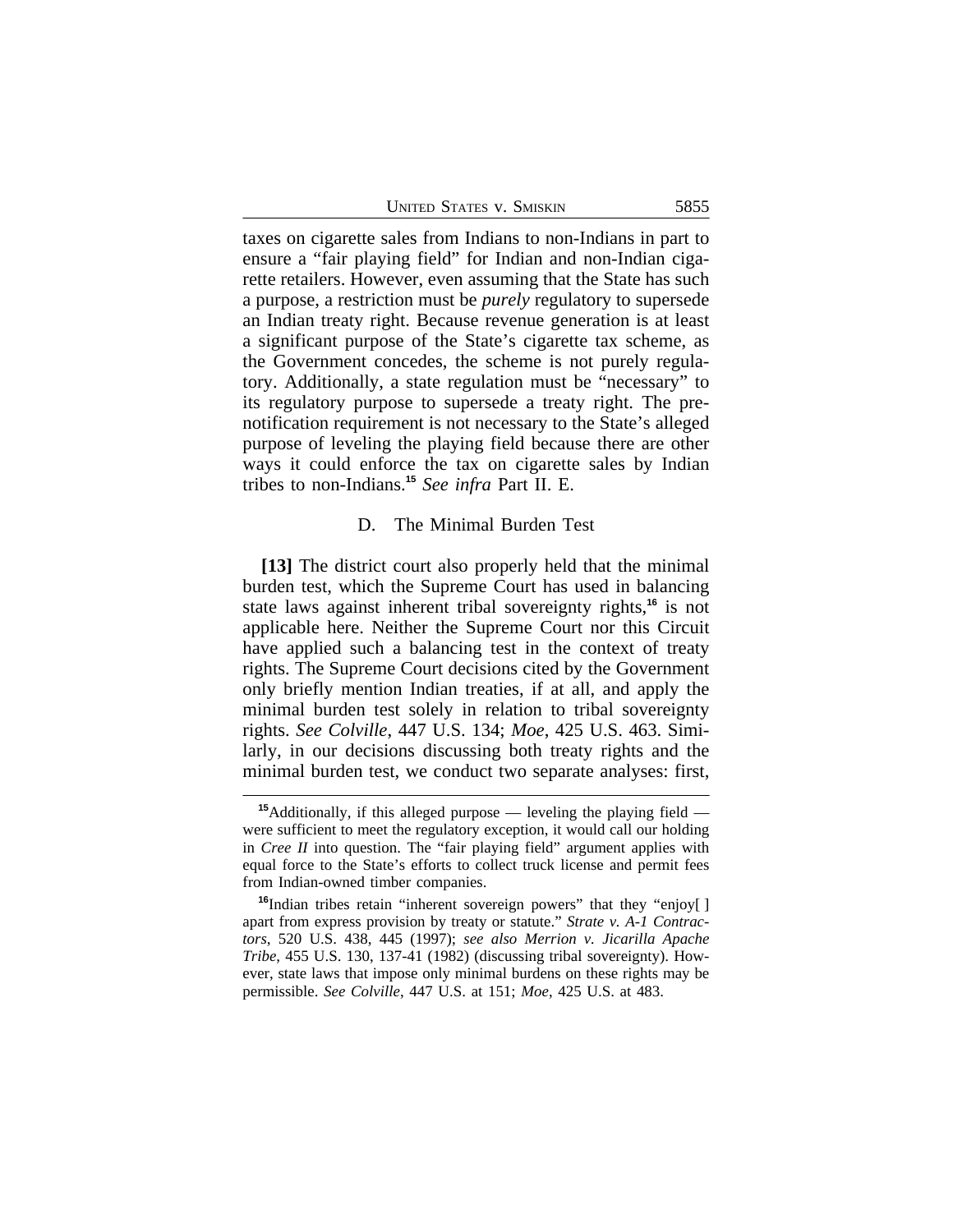we determine whether the state law violates a specific treaty right; then, only if no treaty right is violated, we ask whether the state law nonetheless imposes more than a minimal burden on tribal sovereignty rights. *See, e.g.*, *Baker*, 63 F.3d 1478. Because the Yakamas' treaty right to travel is violated here, we do not reach the second step. The district court's decision is further supported by the Court's analysis in *Tulee*, which did not apply a minimal burden test despite describing the state law as not particularly intrusive.**<sup>17</sup>** *See* 315 U.S. at 864-65 ("Even though this method may be both convenient and, in its general impact fair, it acts upon the Indians as a charge for exercising the very right their ancestors intended to reserve.").

## E. Additional Concerns

**[14]** Finally, we agree with the district court that its decision does not pose the dangers suggested by the Government. First, the Government contends that the court's ruling, if affirmed, would preclude the State of Washington and the federal government from regulating tribal transportation of other "restricted goods," such as illegal narcotics and "forbidden fruits [and] vegetables." This concern is unfounded, if not disingenuous. As the Government argued extensively in its brief to this court, and as we discussed above, regulations with a purely regulatory purpose can be applied to Indians, treaty rights notwithstanding. The restricted goods to which the Government refers are regulated for the public safety, not for a revenue generating purpose. Drug laws, for instance, have the stated purpose of protecting the public from the dangers of drug use and the drug trade, and are not intended to

**<sup>17</sup>**Also, the Government misconstrues statements by the Court that tribal sovereignty provides a "backdrop" to understanding Indian treaties. *See, e.g.*, *McClanahan v. State Tax Comm'n of Ariz.*, 411 U.S. 164, 172-73 (1973). The Court made these statements in explaining that tribal sovereignty rights are the basis for construing Indian treaties in favor of the tribes, not to suggest that treaty rights are subject to the same minimal burden test as tribal sovereignty rights.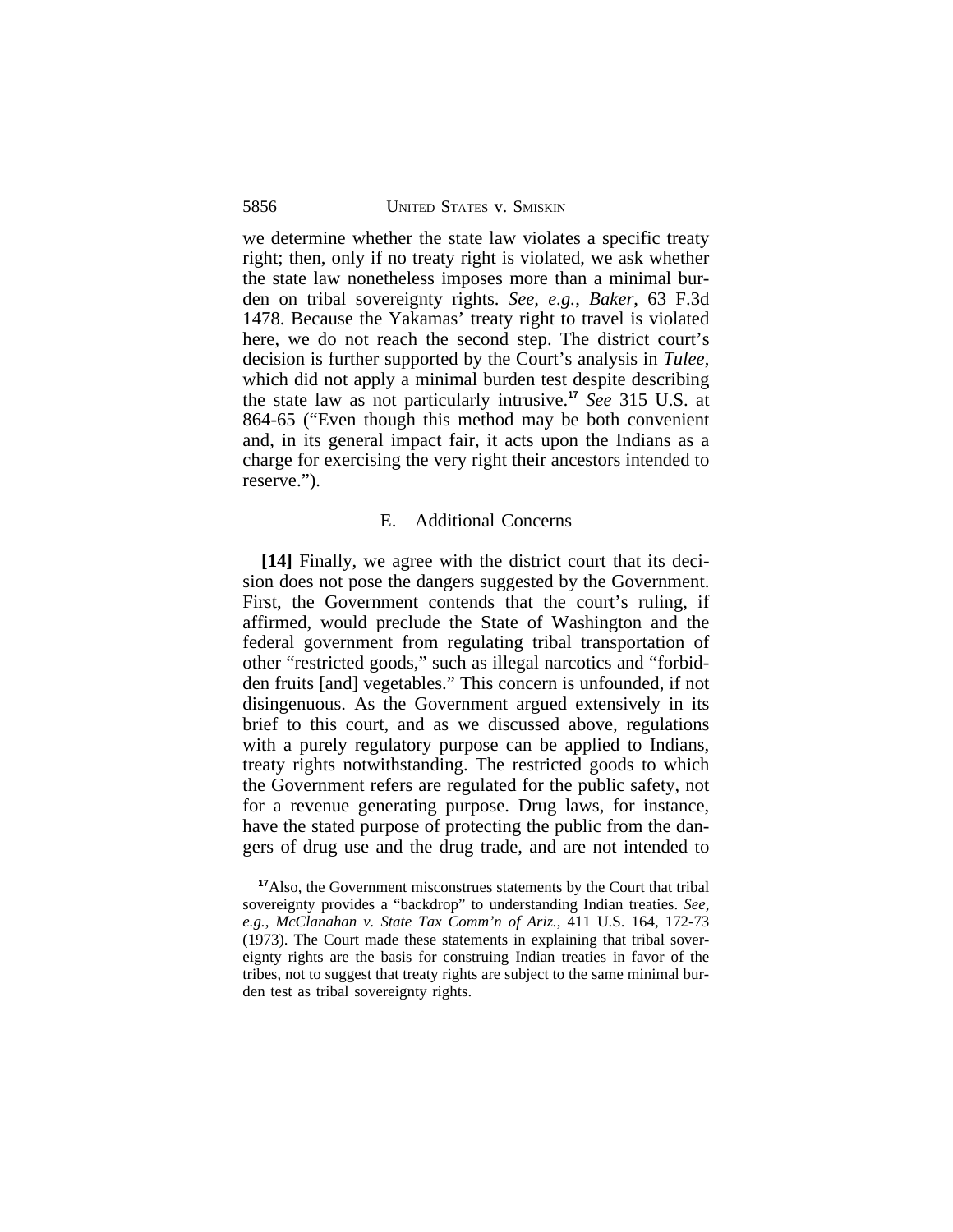generate revenue for the government. To the contrary, cigarettes are generally legal, and unstamped cigarettes are deemed contraband when individuals transport them without providing notice to the State only for the sake of improving the collection of cigarette taxes and increasing State revenues ("fair playing field" arguments aside).

Further, we note the more practical response to such concerns, which the Yakama Nation presented in its Amicus Brief:

The Yakama Nation is a sovereign nation, with its own government, laws and courts, not a rogue organization or menace to civil order. The Yakama Nation does not and never has asserted that its members have a right under its treaty to traffic in narcotics. For the government of the United States to be suggesting otherwise is irresponsible.

The Yakama Nation must and will intercede as litigant or *amicus* to protect its members' treaty right to travel when the federal government overreaches, as it has here. But the Nation has no interest in promoting, condoning, or protecting activities by its members that pose real dangers to public health, public safety, natural resources, or public infrastructure. The Nation has no such interest not only because irresponsible overreaching on its part would likely prompt Congress to exercise its constitutional/ political power to abrogate or limit the treaty right to travel, but also because the Yakama Nation and its members share the interest all citizens have in public health, public safety, conservation and equitable exploitation of natural resources, and adequate public infrastructure.

**[15]** The Government also expresses concern that the State will suffer large revenue losses if we affirm the district court's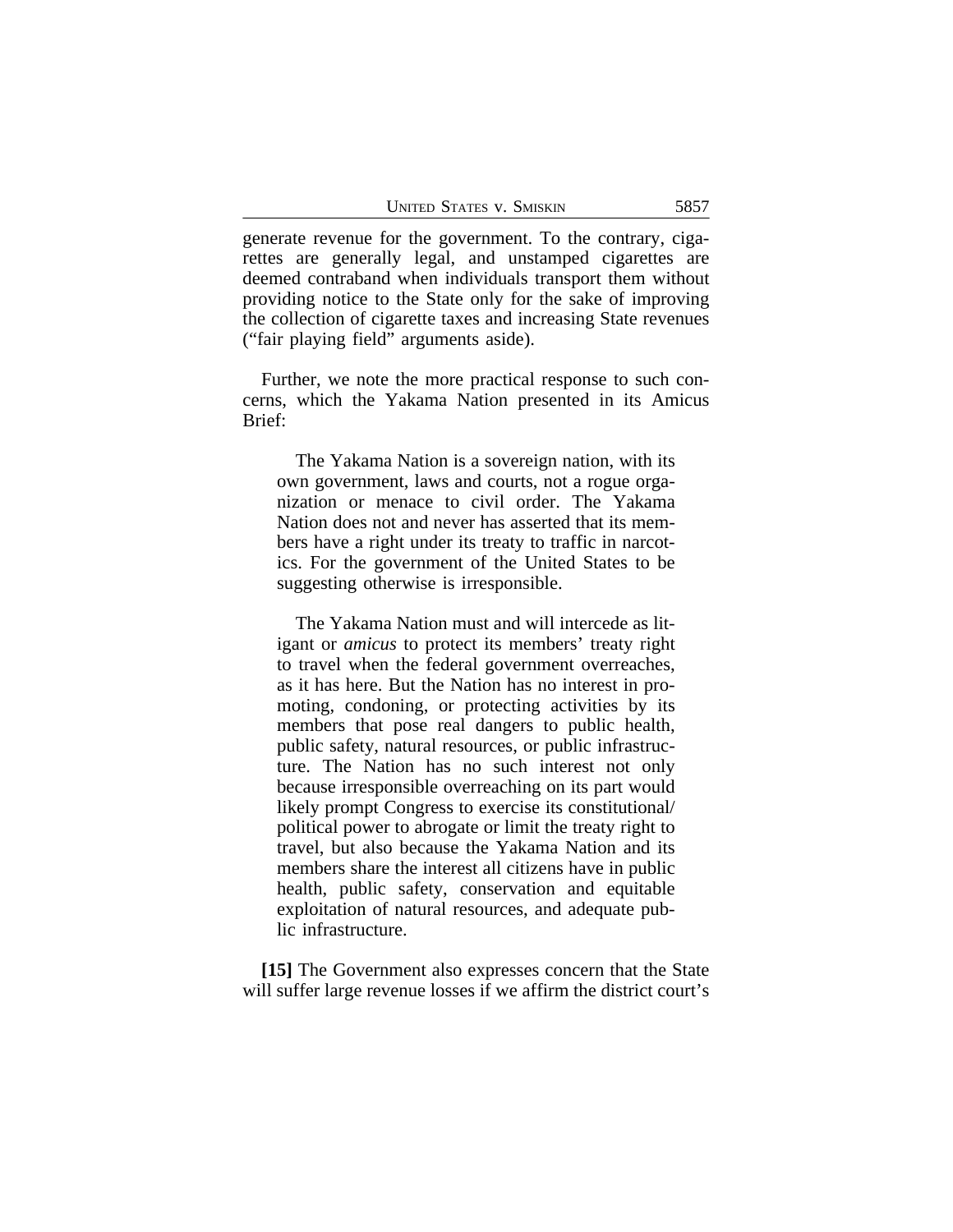decision, arguing that the State will be unable to enforce its cigarette taxes against the Yakama Nation if it cannot require notice from tribal members before they transport unstamped cigarettes within the State. The Supreme Court has held, however, that tribal rights may preclude a state "from pursuing the most efficient remedy" to enforce a valid cigarette tax on Indians.**<sup>18</sup>** *See Oklahoma Tax Comm'n v. Citizen Band Potawatomi Indian Tribe of Okla.*, 498 U.S. 505, 514 (1991). As the Court noted, states have a number of "adequate alternatives" available to enforce taxes on cigarettes sales to non-Indians by tribal members.**<sup>19</sup>** *See id.* 

## III. Conclusion

In sum, we affirm the district court's orders denying reconsideration and dismissing the charges against the Smiskins. The Government cannot rely on the State of Washington's pre-notification requirement as the basis for pursuing a CCTA prosecution against tribal members of the Yakama Nation. The State's requirement is not purely regulatory in nature and applying it to tribal members would restrict a uniquely important right to travel that the Yakama nation understood both at the time of the treaty and now as critical to the preservation of their culture, economy, and way of life. Therefore, the Smiskins' alleged transportation and possession of unstamped cigarettes without providing notice to the State cannot be the

**<sup>18</sup>**Notably, the Government has not alleged that the Smiskins, whom it believes to be delivering cigarettes from one tribe to another, have sold any unstamped cigarettes to *non*-Indians.

**<sup>19</sup>**For instance, as has been successful in similar situations, the State could attempt to reach a mutually satisfactory agreement with the Yakama Nation regarding the enforcement of cigarette taxes. Indeed, the State's Department of Revenue has an official policy of working with tribes "on a government-to-government basis to discuss and resolve areas of mutual concern." Wash. Admin. Code § 458-20-192(1).